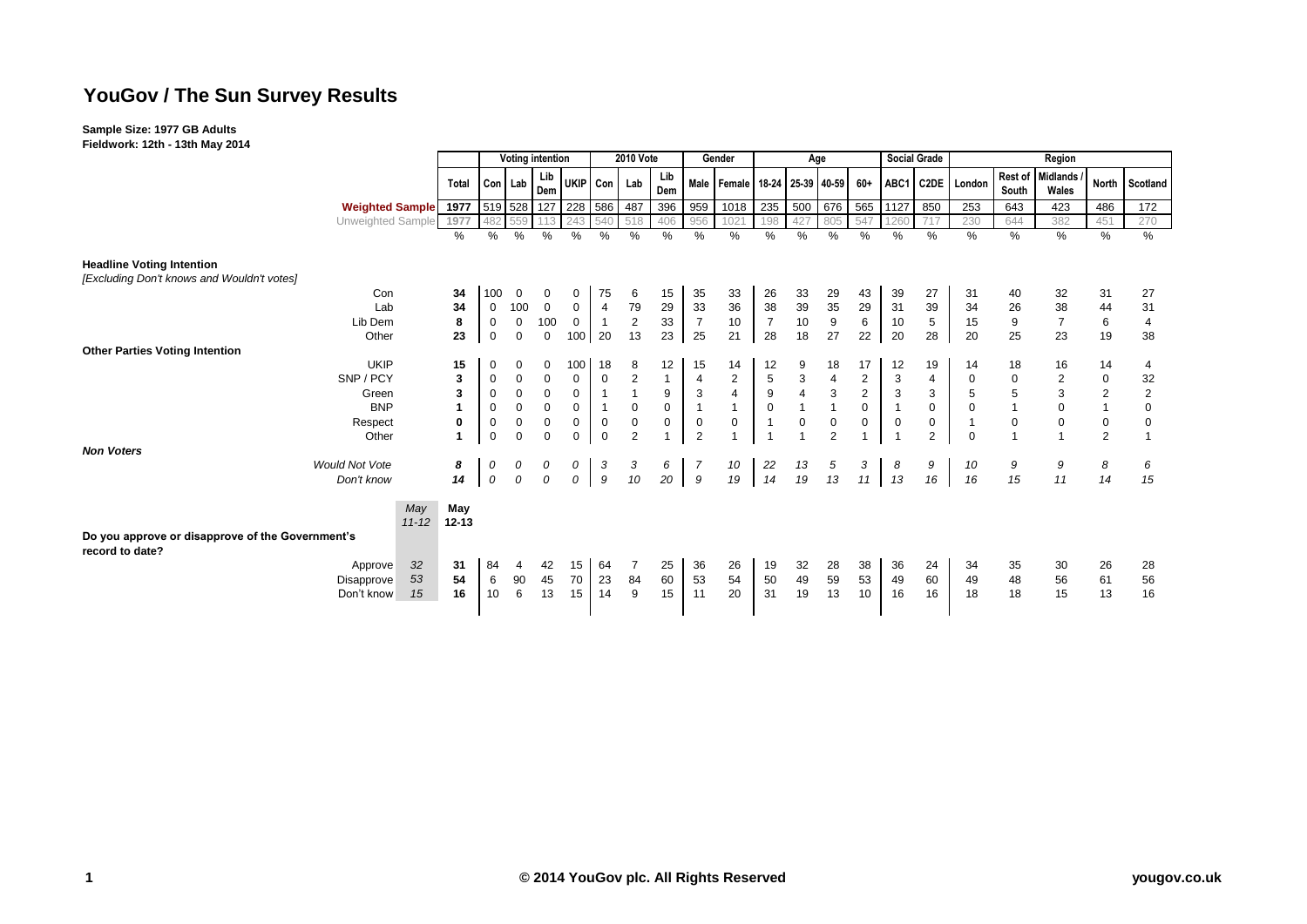#### **Sample Size: 1977 GB Adults Fieldwork: 12th - 13th May 2014**

|                                                          |                |                | <b>Voting intention</b> |                |                |                | <b>2010 Vote</b>        |                |                | Gender         |                   | Age |                |                           |                |                | Social Grade   | Region                 |                |                 |                |                |
|----------------------------------------------------------|----------------|----------------|-------------------------|----------------|----------------|----------------|-------------------------|----------------|----------------|----------------|-------------------|-----|----------------|---------------------------|----------------|----------------|----------------|------------------------|----------------|-----------------|----------------|----------------|
|                                                          |                |                |                         |                | Lib            |                |                         |                | Lib            |                |                   |     |                |                           |                |                |                |                        | <b>Rest of</b> | <b>Midlands</b> |                |                |
|                                                          |                | Total          | Con                     | Lab            | Dem            | <b>UKIP</b>    | Con                     | Lab            | Dem            |                | Male Female 18-24 |     | 25-39 40-59    |                           | $60+$          | ABC1           | C2DE           | London                 | South          | Wales           | <b>North</b>   | Scotland       |
| <b>Weighted Sample</b>                                   |                | 1977           | 519 528                 |                | 127            | 228            | 586                     | 487            | 396            | 959            | 1018              | 235 | 500            | 676                       | 565            | 1127           | 850            | 253                    | 643            | 423             | 486            | 172            |
| Unweighted Sample                                        |                | 1977           | 482                     | 559            | 113            | 243            | 540                     | 518            | 406            | 956            | 1021              | 198 | 427            | 805                       | 547            | 1260           | 717            | 230                    | 644            | 382             | 451            | 270            |
|                                                          |                | %              | $\%$                    | $\%$           | %              | %              | $\%$                    | %              | %              | $\%$           | $\%$              | %   | $\%$           | %                         | %              | %              | %              | $\frac{0}{0}$          | %              | $\%$            | $\%$           | $\%$           |
|                                                          | April          | May            |                         |                |                |                |                         |                |                |                |                   |     |                |                           |                |                |                |                        |                |                 |                |                |
|                                                          | $7 - 8$        | $12 - 13$      |                         |                |                |                |                         |                |                |                |                   |     |                |                           |                |                |                |                        |                |                 |                |                |
| Which of the following do you think are the most         |                |                |                         |                |                |                |                         |                |                |                |                   |     |                |                           |                |                |                |                        |                |                 |                |                |
| important issues facing the country at this time? Please |                |                |                         |                |                |                |                         |                |                |                |                   |     |                |                           |                |                |                |                        |                |                 |                |                |
| tick up to three                                         |                |                |                         |                |                |                |                         |                |                |                |                   |     |                |                           |                |                |                |                        |                |                 |                |                |
| The economy                                              | 57             | 52             | 62                      | 53             | 62             | 39             | 55                      | 54             | 55             | 57             | 47                | 43  | 52             | 58                        | 48             | 56             | 46             | 52                     | 53             | 47              | 51             | 61             |
| Immigration & Asylum                                     | 51             | 52             | 62                      | 39             | 33             | 87             | 65                      | 48             | 42             | 46             | 58                | 35  | 40             | 54                        | 67             | 48             | 57             | 48                     | 49             | 57              | 56             | 44             |
| Health                                                   | 34             | 34             | 28                      | 51             | 29             | 22             | 27                      | 47             | 36             | 32             | 37                | 27  | 27             | 33                        | 46             | 35             | 34             | 31                     | 34             | 35              | 38             | 31             |
| Welfare benefits                                         | 28             | 26             | 28                      | 28             | 19             | 30             | 29                      | 28             | 26             | 23             | 29                | 20  | 24             | 30                        | 26             | 24             | 29             | 18                     | 22             | 32              | 28             | 31             |
| Housing                                                  | 18             | 20             | 15                      | 31             | 25             | 12             | 12                      | 27             | 25             | 20             | 20                | 24  | 22             | 21                        | 15             | 20             | 21             | 32                     | 20             | 17              | 19             | 14             |
| Education                                                | 15             | 17             | 15                      | 20             | 31             | 8              | 13                      | 18             | 19             | 17             | 17                | 25  | 17             | 17                        | 12             | 20             | 12             | 22                     | 19             | 13              | 15             | 13             |
| Europe                                                   | 17             | 14             | 22                      | $\overline{4}$ | 11             | 39             | 24                      | 6              | 12             | 17             | 11                | 12  | 11             | 12                        | 20             | 15             | 14             | 13                     | 17             | 15              | 12             | 12             |
| Pensions                                                 | 14             | 13             | 12                      | 14             | 16             | 12             | 13                      | 14             | 15             | 13             | 14                | 4   | 8              | 15                        | 20             | 13             | 14             | 10                     | 14             | 12              | 14             | 17             |
| Crime                                                    | 12             | 12             | 12                      | 9              | 14             | 16             | 14                      | 9              | 10             | 10             | 14                | 10  | 13             | 12                        | 12             | 10             | 14             | 11                     | 11             | 11              | 16             | 10             |
| Tax                                                      | 10             | 10             | 10                      | 10             | 8              | $\overline{7}$ | $\overline{7}$          | 10             | 9              | 12             | 9                 | 16  | 16             | 8                         | 5              | 10             | 10             | 10                     | 10             | 10              | 10             | 14             |
| The environment                                          | 11             | 10             | 6                       | 10             | 19             | 6              | $\overline{7}$          | 9              | 16             | 10             | 10                | 17  | 10             | 10                        | $\overline{7}$ | 12             | $\overline{7}$ | 11                     | 11             | 9               | 8              | 8              |
| Family life & childcare                                  | $\overline{7}$ | $\overline{7}$ | 5                       | 11             | $\overline{4}$ | 9              | 8                       | 9              | $\overline{7}$ | 5              | 9                 | 6   | 11             | $\,6$                     | 6              | 6              | 8              | 6                      | 5              | 10              | 8              | $\overline{7}$ |
| Transport                                                | 3              | 3              | $\overline{c}$          | $\mathsf 3$    | $\overline{7}$ | $\mathbf{1}$   | 3                       | $\overline{2}$ | 6              | 4              | 2                 | 3   | 5              | $\ensuremath{\mathsf{3}}$ | $\overline{c}$ | 3              | 3              | 6                      | 3              | 3               | $\overline{1}$ | 3              |
| None of these                                            | $\mathbf{1}$   | $\mathbf{1}$   | $\mathbf 0$             | $\pmb{0}$      | $\mathbf 0$    | 0              | $\mathbf 0$             | $\mathbf 0$    | $\mathbf{1}$   | $\overline{2}$ | $\mathbf 0$       | 3   | $\overline{c}$ | $\pmb{0}$                 | $\pmb{0}$      | $\mathbf{1}$   | $\mathbf{1}$   | $\mathbf{1}$           | $\mathbf{1}$   | $\sqrt{2}$      | 0              | $\overline{2}$ |
| Don't know                                               | 2              | 3              | $\mathbf{1}$            | $\mathbf{1}$   | 1              | 1              | $\overline{2}$          | $\overline{2}$ | 2              | $\overline{4}$ | 3                 | 11  | 5              | $\overline{1}$            | 1              | 3              | 4              | $\overline{4}$         | 3              | $\overline{2}$  | 3              | $\overline{4}$ |
| And which of the following do you think are the most     |                |                |                         |                |                |                |                         |                |                |                |                   |     |                |                           |                |                |                |                        |                |                 |                |                |
| important issues facing you and your family? Please tick |                |                |                         |                |                |                |                         |                |                |                |                   |     |                |                           |                |                |                |                        |                |                 |                |                |
| up to thre                                               |                |                |                         |                |                |                |                         |                |                |                |                   |     |                |                           |                |                |                |                        |                |                 |                |                |
| The economy                                              | 51             | 48             | 54                      | 52             | 57             | 43             | 51                      | 52             | 48             | 51             | 46                | 32  | 49             | 58                        | 44             | 50             | 46             | 46                     | 48             | 47              | 48             | 58             |
| Health                                                   | 37             | 37             | 36                      | 49             | 34             | 29             | 35                      | 47             | 38             | 35             | 40                | 25  | 25             | 34                        | 57             | 36             | 39             | 36                     | 38             | 34              | 39             | 38             |
| Pensions                                                 | 30             | 27             | 32                      | 29             | 26             | 26             | 30                      | 27             | 33             | 27             | 28                | 14  | 11             | 28                        | 46             | 29             | 25             | 20                     | 32             | 23              | 29             | 27             |
| Tax                                                      | 22             | 19             | 22                      | 18             | 15             | 17             | 19                      | 15             | 21             | 19             | 18                | 23  | 22             | 18                        | 14             | 22             | 14             | 19                     | 18             | 18              | 18             | 24             |
| Immigration & Asylum                                     | 17             | 18             | 19                      | 8              | 9              | 52             | 25                      | 13             | 14             | 19             | 18                | 8   | 14             | 18                        | 26             | 16             | 21             | 18                     | 18             | 19              | 19             | 13             |
| Welfare benefits                                         | 14             | 16             | 10                      | 22             | 12             | 23             | 13                      | 23             | 14             | 15             | 18                | 12  | 17             | 17                        | 17             | 10             | 26             | 14                     | 14             | 19              | 20             | 15             |
| Education                                                | 13             | 15             | 10                      | 17             | 27             | 11             | 11                      | 16             | 12             | 12             | 17                | 25  | 20             | 15                        | 6              | 16             | 14             | 17                     | 17             | 15              | 10             | 16             |
| Housing                                                  | 12             | 15             | 11                      | 20             | 16             | 10             | 11                      | 17             | 18             | 14             | 16                | 25  | 27             | 11                        | 6              | 16             | 15             | 22                     | 17             | 14              | 13             | 9              |
| Family life & childcare                                  | 13             | 14             | 12                      | 17             | 14             | 13             | 14                      | 18             | 14             | 11             | 17                | 10  | 27             | 12                        | $\overline{7}$ | 14             | 15             | 14                     | 12             | 17              | 15             | 14             |
| The environment                                          | 12             | 8              | $\overline{4}$          | 8              | 18             | 5              | 4                       | 9              | 14             | 8              | 9                 | 8   | 6              | 10                        | 8              | 10             | 6              | 12                     | 8              | 6               | $\overline{7}$ | 10             |
| Crime                                                    | $\overline{7}$ | $\overline{7}$ | $\overline{7}$          | 5              | 5              | 15             | 9                       | 6              | 5              | $\overline{7}$ | 6                 | 5   | 6              | $\overline{7}$            | $\overline{7}$ | 5              | 8              | 8                      | $\overline{7}$ | 6               | $\overline{7}$ | 5              |
| Europe                                                   | $\overline{7}$ | $\overline{7}$ | 11                      | $\overline{2}$ | 6              | 22             | 13                      | 3              | 6              | 8              | $\overline{7}$    | 3   | 6              | 8                         | 11             | $\overline{7}$ | $\overline{7}$ | $\overline{7}$         | 9              | 6               | $\overline{7}$ | 6              |
| Transport                                                | $\overline{7}$ | $\overline{7}$ | $\overline{7}$          | $\overline{7}$ | 14             | $\mathbf{1}$   | 5                       | 6              | 12             | 8              | 6                 | 8   | 8              | $\,6$                     | $\overline{7}$ | 9              | $\overline{4}$ | 10                     | $\overline{7}$ | 6               | 6              | $\overline{7}$ |
| None of these                                            | 3              | 4              | 4                       | 3              | $\mathbf{1}$   | 2              | 4                       | 3              | 3              | $\overline{4}$ | 3                 | 6   | 3              | 5                         | 2              | 4              | 3              | 3                      | 3              |                 | 4              | 5              |
| Don't know                                               | $\overline{4}$ | 5              | 4                       | $\overline{1}$ | $\overline{2}$ | $\Omega$       | $\overline{\mathbf{4}}$ | $\overline{2}$ | 2              | 5              | 4                 | 19  | 6              | $\overline{1}$            | $\mathbf{1}$   | 5              | 5              | $\boldsymbol{\Lambda}$ | 5              | 6               | 3              | 5              |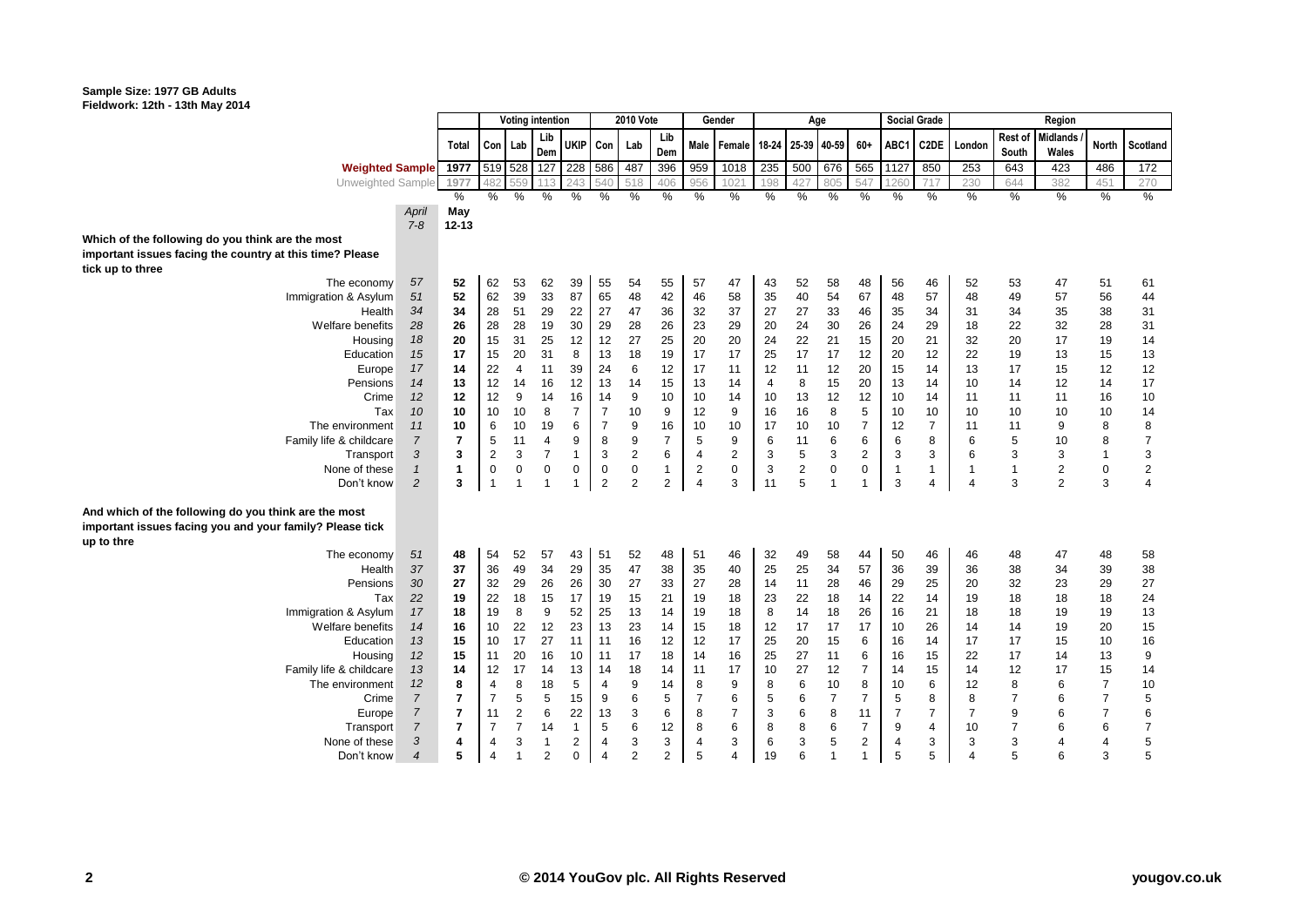#### **Sample Size: 1977 GB Adults Fieldwork: 12th - 13th May 2014**

|                                                                                      |                       |                              | <b>Voting intention</b> |          |            |         | <b>2010 Vote</b> |         |            | Gender |                                             | Age      |                 |          |    |          | <b>Social Grade</b> | Region           |          |                             |          |                |
|--------------------------------------------------------------------------------------|-----------------------|------------------------------|-------------------------|----------|------------|---------|------------------|---------|------------|--------|---------------------------------------------|----------|-----------------|----------|----|----------|---------------------|------------------|----------|-----------------------------|----------|----------------|
|                                                                                      |                       | Total                        | Con Lab                 |          | Lib<br>Dem |         | UKIP Con         | Lab     | Lib<br>Dem |        | Male   Female   18-24   25-39   40-59   60+ |          |                 |          |    |          |                     | ABC1 C2DE London | South    | Rest of Midlands /<br>Wales |          | North Scotland |
| <b>Weighted Sample</b>                                                               |                       | 1977 519 528 127 228 586 487 |                         |          |            |         |                  |         | 396        | 959    | 1018                                        |          | 235 500 676 565 |          |    | 1127     | 850                 | 253              | 643      | 423                         | 486      | 172            |
| Unweighted Sample                                                                    |                       | 197                          |                         |          |            |         |                  |         |            |        |                                             |          |                 |          |    |          |                     | 230              | 644      | 382                         | 451      | 270            |
|                                                                                      |                       | ℅                            | ℅                       | ℅        | ℅          | ℅       | %                | ℅       | ℅          | %      | %                                           | %        | ℅               | ℅        | %  | %        | ℅                   | ℅                | %        | ℅                           | %        | %              |
|                                                                                      | Sept<br>24-25<br>2013 | May<br>$12 - 13$<br>2014     |                         |          |            |         |                  |         |            |        |                                             |          |                 |          |    |          |                     |                  |          |                             |          |                |
| If you had to choose, which of the following options<br>would be best for Britain?   |                       |                              |                         |          |            |         |                  |         |            |        |                                             |          |                 |          |    |          |                     |                  |          |                             |          |                |
| A majority Conservative government                                                   | 27                    | 28                           | 82                      |          |            | 32      | 70               | 5       | 10         | 31     | 25                                          | 15       | 21              | 28       | 39 | 33       | 22                  | 22               | 33       | 29                          | 26       | 24             |
| A coalition between the Conservatives and Liberal Democrats                          | 12                    | 8                            | 14                      | $\Omega$ | 40         | 5       | 9                | 3       | 15         | 9      |                                             | 4        | 9               |          | 8  | 8        | $\overline{ }$      | 10               | 9        |                             | 6        |                |
| A coalition between Labour and the Liberal Democrats<br>A majority Labour government | 14<br>30              | 10<br>28                     | 0                       | 11<br>84 | 42<br>5    | 6<br>11 | 3                | 8<br>69 | 25<br>21   | 28     | 9<br>27                                     | 16<br>26 | 8<br>27         | 12<br>30 | 26 | 12<br>24 | 8<br>33             | 10<br>25         | 11<br>20 | 9<br>31                     | 10<br>35 | 12<br>35       |
| Don't know                                                                           | 17                    | 26                           | 3                       | 3        | 8          | 46      | 17               | 15      | 29         | 20     | 32                                          | 39       | 34              | 22       | 20 | 23       | 30                  | 34               | 28       | 24                          | 23       | 24             |